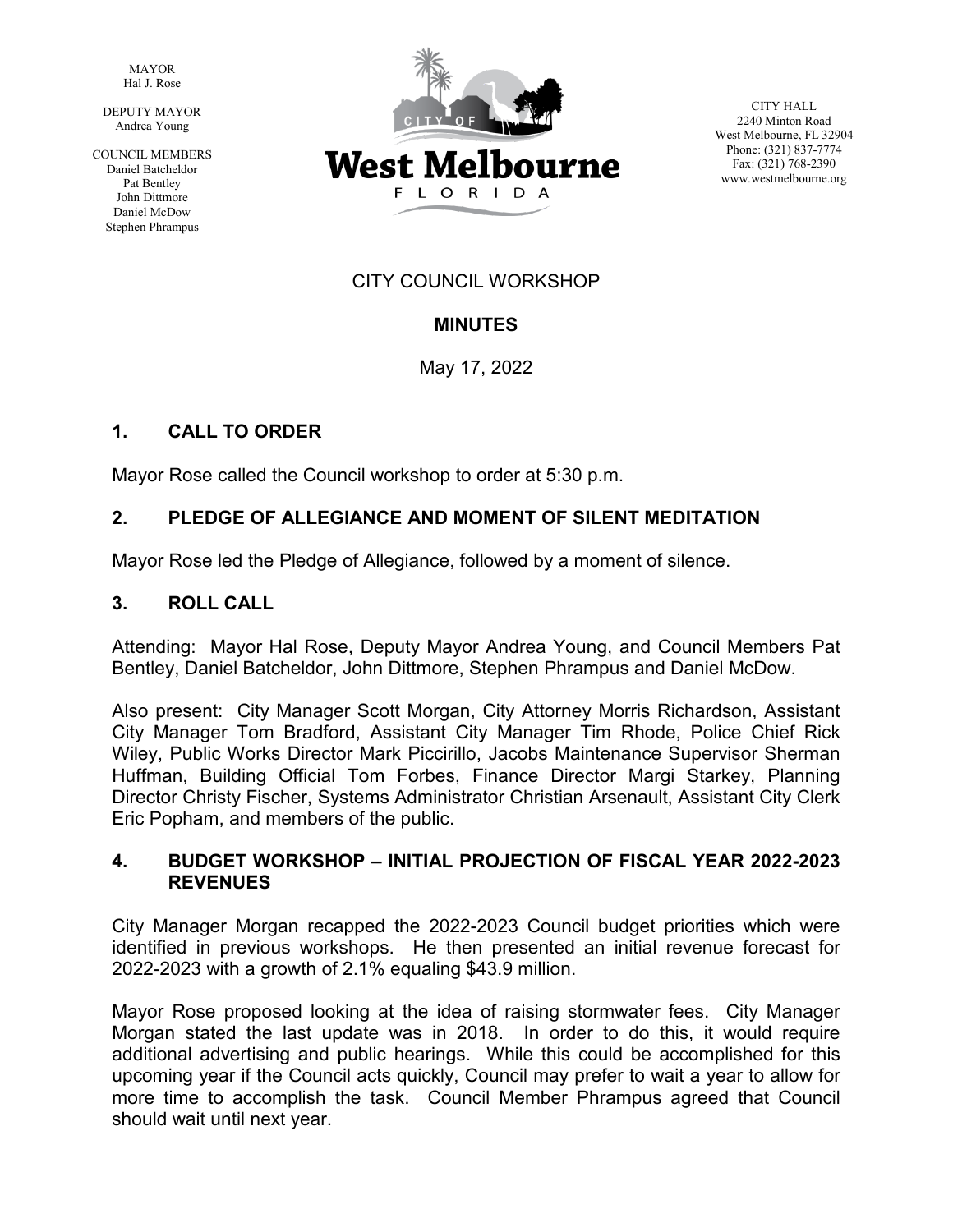Regular City Council Minutes May 17, 2022 Page 2

Mayor Rose asked how best to minimize adverse impacts from avoid recessions. City Manager Morgan responded that Council has been very good about saving and having the appropriate level of reserves and that strategy is an excellent one.

Nicole and Jason Konicki, 1975 Botanica Circle, addressed Council about the use and popularity of the City's current pickleball courts and expressed support to the Council for additional pickleball courts in the upcoming year budget.

## **5. RECESS**

*Council recessed the workshop at 6:08 p.m. and reconvened to the Regular City Council meeting at approximately 6:35 p.m., following the West Melbourne-Brevard County Joint Community Redevelopment Agency meeting.*

# CITY COUNCIL REGULAR MEETING

## **MINUTES**

# May 17, 2022

# **6. PRESENTATIONS/PROCLAMATIONS/INTRODUCTIONS**

**Presentation to Council Member Daniel Batcheldor.** Mayor Rose presented a plaque of appreciation to outgoing Council Member Batcheldor for his service as a member of City Council.

**Interview Applicant for Board of Adjustment.** John Cary, an applicant for a vacancy on the Board of Adjustment, was invited to address the Council. Mr. Cary briefly described his background and reasons for wanting to serve the City. Mr. Cary also informed Council he may not be able to serve a full term.

*Council Member Bentley motioned to appoint John Cary to the Board of Adjustment beginning June 7, 2022, with a term ending November 2022. Council Member Phrampus seconded the motion, which passed unanimously.*

## **7. PUBLIC HEARINGS**

**Revisions to Chapter 71, Natural Resources and Stormwater, Article IV, Landscaping and Tree Preservation.** Planning Director Fischer presented a code amendment relating to proposed revisions for tree and landscaping codes. These changes have been coordinated with professional landscape consultants familiar with the Central Florida environment and reviewed by a guiding committee. Staff is recommending the effective date be the date of first reading versus the date of second reading. This would mean that any project without final site plan approval as of May 17, 2022, would be required to follow the new guidelines.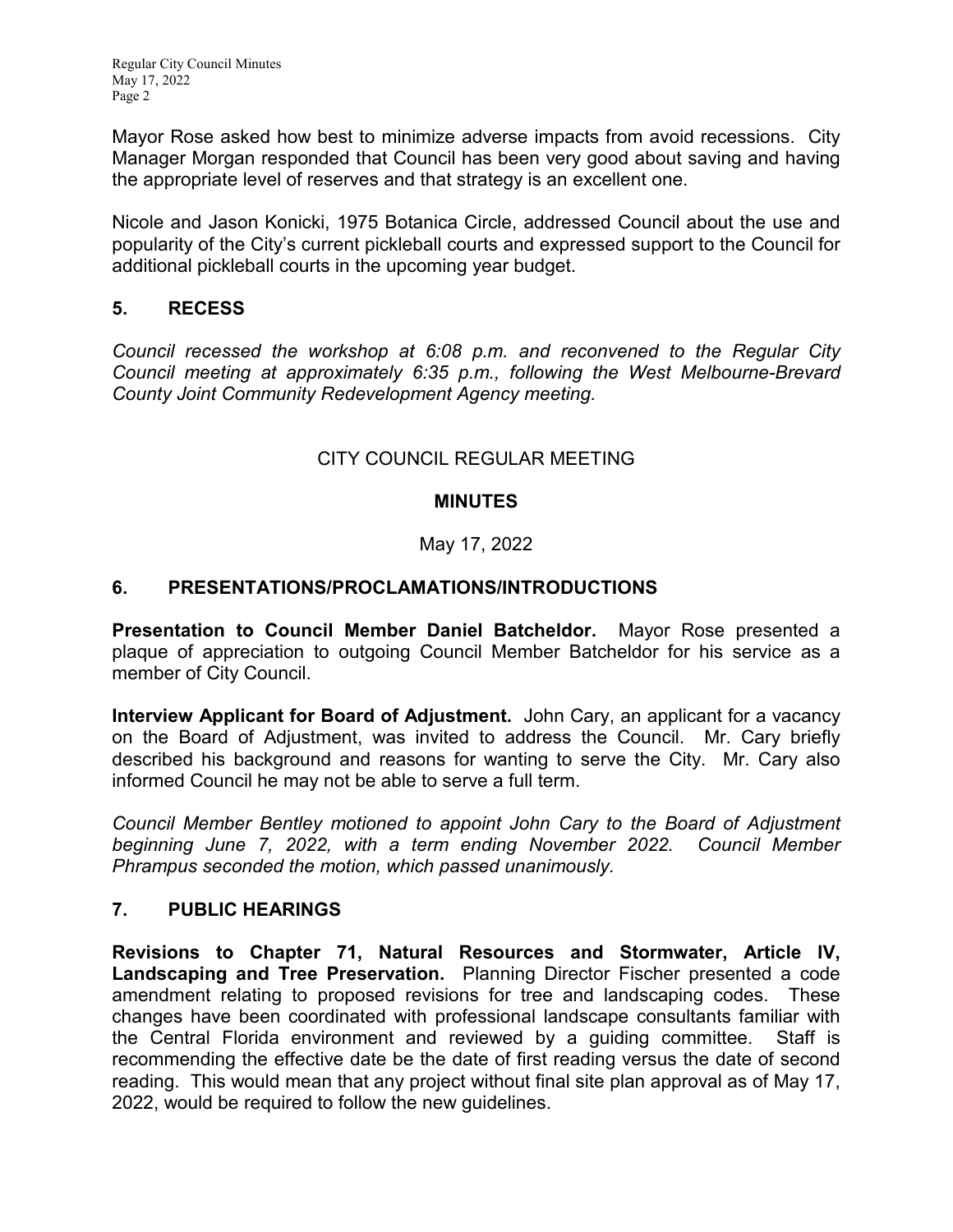City Attorney Richardson read the proposed ordinance in title only:

#### **ORDINANCE NO. 2022-09**

AN ORDINANCE OF THE CITY OF WEST MELBOURNE, BREVARD COUNTY, FLORIDA, AMENDING CHAPTER 71, NATURAL RESOURCES AND STORMWATER, ARTICLE IV, LANDSCAPING AND TREE PRESERVATION, DIVISION 1. – TREE PRESERVATION, DIVISION 2. – TREE REMOVAL AND REPLACEMENT, AND DIVISION 3. LANDSCAPE AND BUFFER REQUIREMENTS; UPDATING THE LANDSCAPE AND TREE CODES; PROVIDING FOR INCLUSION IN THE CODE, SEVERABILITY, CONFLICTS, AND AN EFFECTIVE DATE.

City Attorney Richardson clarified the effective date of the ordinance. While the effective date would still be the date of adoption on second reading, in Florida law there is the Pending Ordinance Doctrine, when a public announcement about a pending change to code could apply based on the date of the announcement.

Mayor Rose opened the public hearing.

Mr. Bruce Moia, Government Affairs Chairman for the Homebuilders and Contractors Association and Business Advocacy Chairman for the Chamber of Commerce, expressed concern about the proposed changes and impacts on the costs for both the developer and the contractors, which will ultimately impact the residents who buy the properties. Mr. Moia recommended three changes to the proposed ordinance:

- 1) Do not use the 10% coverage requirement currently in the proposed ordinance.
- 2) Consider a grandfather clause for projects which have not yet received final site plans approval.
- 3) If Council does retain the 10% coverage requirement; consider an exemption for developers who keep a certain preserved portion of land.

With no further comments from the public, Mayor Rose closed the hearing.

*Council Member Phrampus motioned to approve the first reading of Ordinance No. 2022-09, with the provision of accepting the effective date of first reading. Council Member Batcheldor seconded motion.* 

Council Member Dittmore expressed concern that by adopting this ordinance, it would cause undue expense on projects already in development. Council Member Bentley agreed and wanted to ensure Council is being fair to certain projects.

Council Member McDow stated he supports the idea of grandfathering certain projects to aid in avoiding undue costs to developers.

Deputy Mayor Young proposed that the approval should be based on those site plans which have been approved by Council as a good point for a possible grandfathering of projects.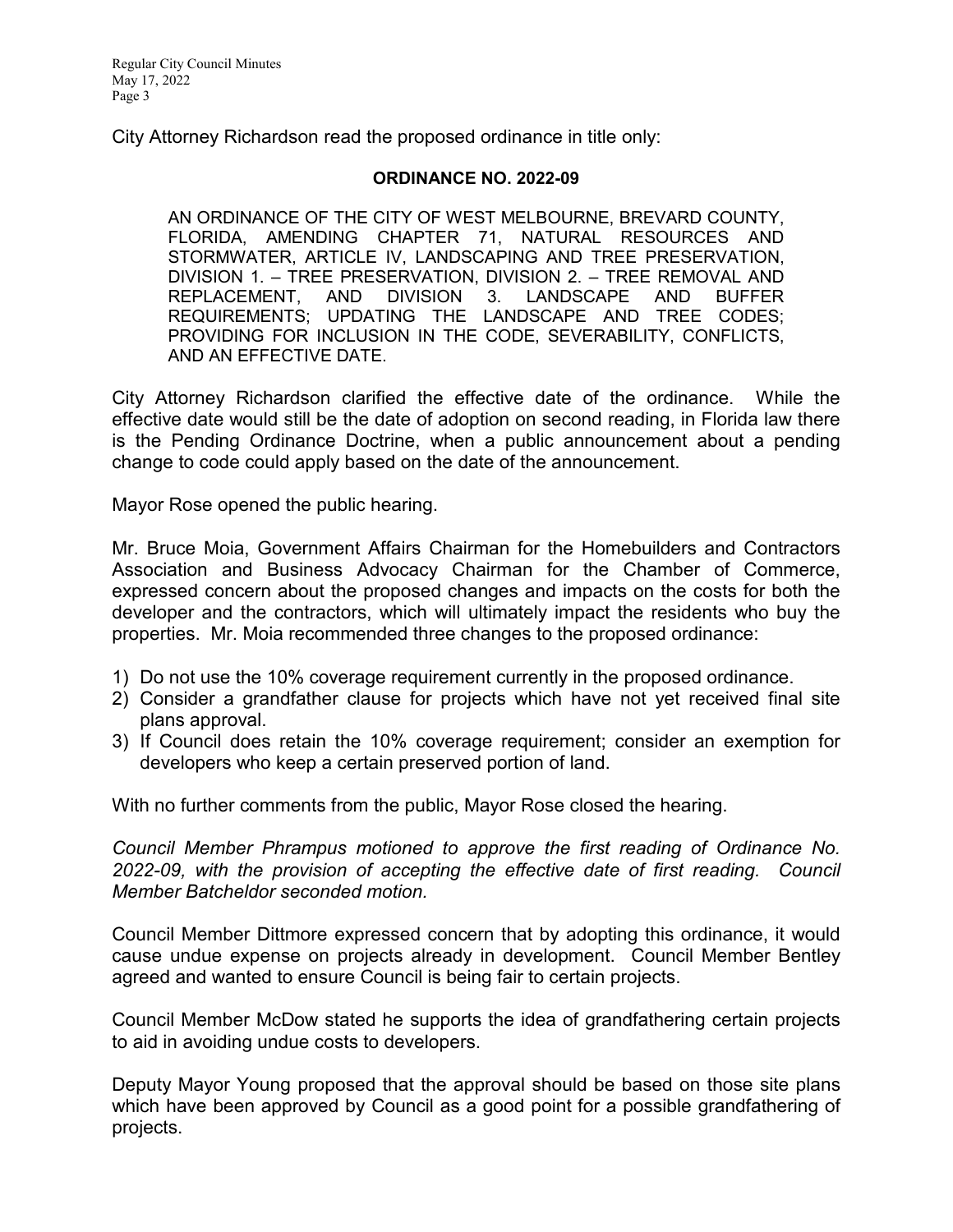Regular City Council Minutes May 17, 2022 Page 4

*Council voted to approve the motion, 6-1, with Council Member Dittmore opposed.*

**Comprehensive Plan Map Amendment, Rezoning and Development Agreement for Pulte Homes.** *Deputy Mayor Young motioned to postpone the public hearing for the future land use map amendment, rezoning and development agreement until June 21, 2022, at the recommendation of City Staff. Council Member Batcheldor seconded the motion, which passed unanimously.*

## **8. PUBLIC FORUM**

Tony Masone, developer of the Sawgrass Lakes Center at 3780 and 3820 Minton Road, asked Council to reconsider the project which was presented at the April 19, 2022, Council meeting, as a conditional use under the current commercial zoning designation. Council Member Dittmore asked if staff could research the possibility of permitting the type of conditional use that Mr. Masone is requesting.

## **9. CONSENT AGENDA**

*Council Member Phrampus moved to approve the following consent agenda. Deputy Mayor Member Young seconded the motion, which passed unanimously.*

• Regular City Council meeting minutes for Tuesday, May 3, 2022.

## **10. ACTION AGENDA**

**Final Plat of Space Coast Town Center East - Phase 1A.** Planning Director Fischer presented background information related to a plat of land on the southern edge of the Space Coast Town Center and the proposed subdivision and replat of this area. The Planning and Zoning Board recommended approval on May 10, 2022, with the following conditions:

- 1. Council approve the County pond relocation documents, the comprehensive plan amendments, the rezoning and the development agreement revision, prior to recordation of the plat Mylar.
- 2. Submit a Trip Vesting Report signed by a traffic engineer per the 2018 Development Agreement between Space Coast Town Centre, LLC and the City of West Melbourne.
- 3. Developer either posts an infrastructure performance bond or build the subdivision improvements prior to recordation of the plat Mylar.

Bob Gorlow, developer for Space Coast Town Center, described the area and noted that there was no intent to record a plat for this area until such time as it is ready to be purchased.

Council Member Batcheldor expressed concern that this is a change from the master plan originally presented to Council. The developer stated the intention has always been to sell off this piece of property.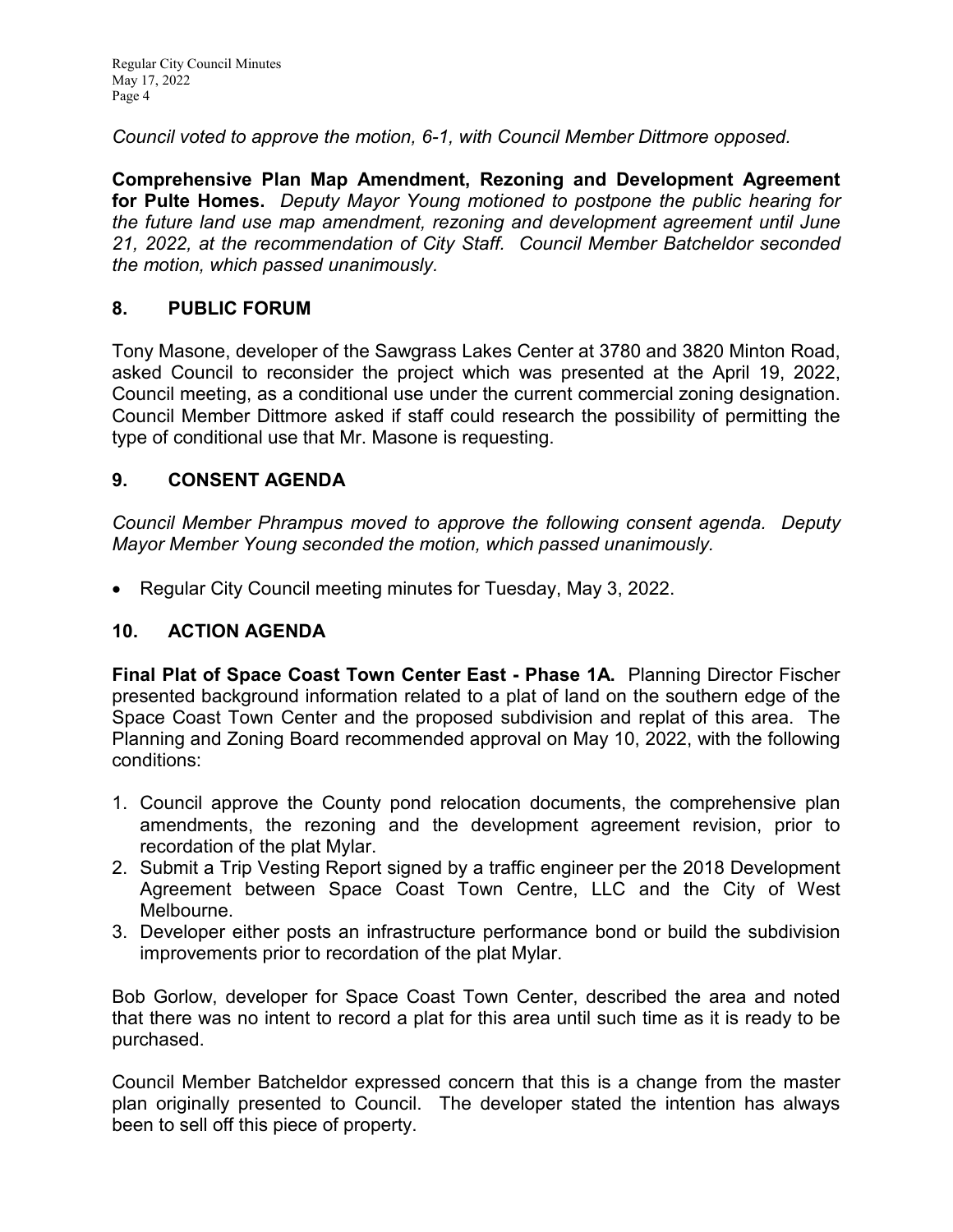*Council Member Phrampus motioned to deny the final plat for Phase 1A of the Space Coast Town Center East creating Lot 2 in the mixed-use development known as Space Coast Town Center (located west of I-95, east of St. Johns Heritage Parkway and south of U.S. 192) with the proposed conditions. Council Member Batcheldor seconded the motion.*

Following discussion, the developer formally withdrew the plat from consideration. No vote was needed on the motion.

**Resolution Supporting Vision Zero.** Kim Smith, Vision Zero Project Manager, presented information on the Vision Zero program from the Space Coast Transportation Planning Organization (TPO). The goal of the program is to eliminate traffic fatalities and serious injuries resulting from traffic crashes within the County which are goals that are in line with both Federal and State programs. Ms. Smith stated the expectation is that cities in the program should prioritize safety as well as provide representation to the TPO.

*Council Member Batcheldor motioned to adopt Resolution No. 2022-11 supporting the vision of zero traffic fatalities and serious injuries. Council Member McDow seconded the motion, which passed unanimously.*

**Melbourne Estates CDBG Flood Risk Reduction Project.** Assistant City Manager Rhode presented background information on grants related to flood risk reduction and water line replacement in the Melbourne Estates neighborhood and the bid process. Because of the cost associated with the construction bid, Council is asked to approve the flood risk reduction portion of the project, with the construction contract execution subsequent to receipt of an environmental clearance letter from the Florida Department of Economic Opportunity.

*Council Member Dittmore motioned to award the bid for the Melbourne Estates CDBG Flood Risk Reduction Project to Young's Communication, LLC, in the amount of \$3,346,872 with construction contract execution pending an environmental clearance letter from the Florida Department of Economic Opportunity. Council Member Batcheldor seconded, which passed unanimously.*

**City Hall and Police Department Monument Sign.** Assistant City Manager Bradford presented information on the cost associated with a new monument-style sign for City Hall and the Police Department. There are two potential options for Council to consider. A sign without a digital board will cost approximately \$30,000 and a sign with a digital board will have a cost of approximately \$60,000. Funds in the amount of \$50,000 have already been allocated in the current fiscal year.

*Council Member Batcheldor motioned to move forward with obtaining quotes and construction of a digital message board. Council Member Phrampus seconded the motion. The vote on the motion passed 6-1, with Council Member Bentley opposed.*

Council asked staff to return at a later date with further information on sign placement.